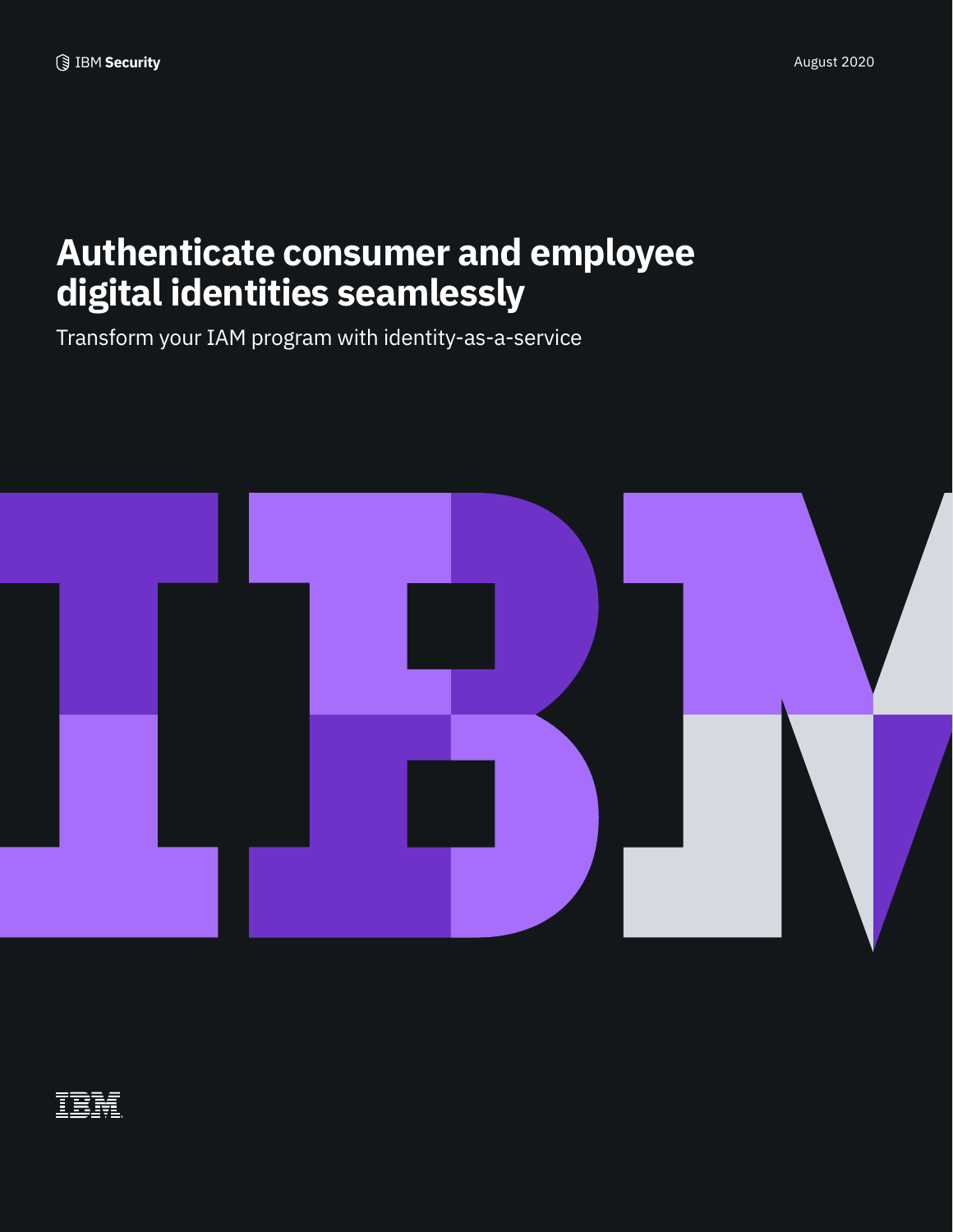## **Contents**

- Validating user identities
- Seamless made simple
- Taking the pain out of passwords
- What to look for in an identity and access management (IAM) solution
- IBM Security Verify

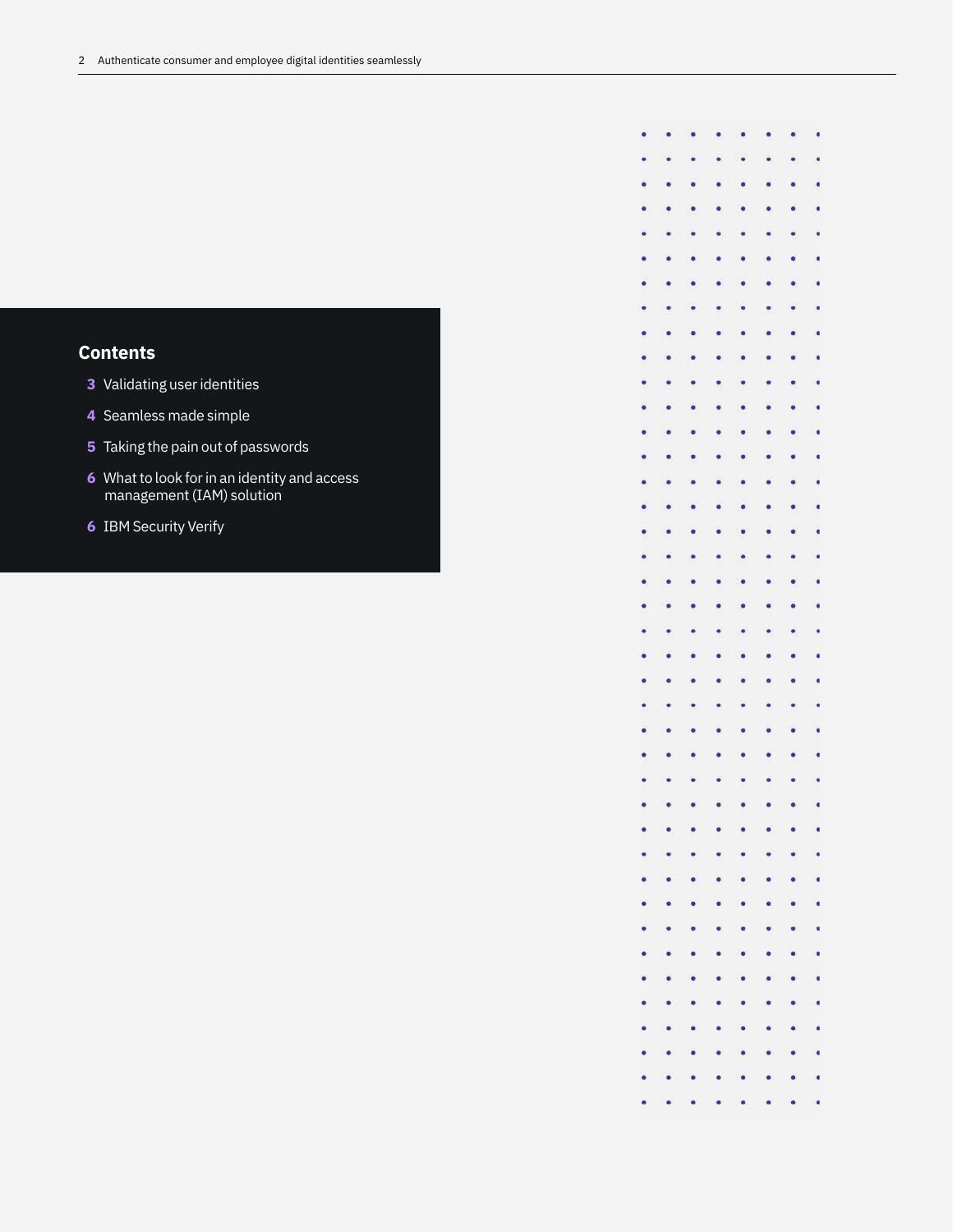## Validating user identities

"Securing identity online" is a phrase heard time and time again in the technology industry. Most organizations have implemented automated measures to validate user identities and protect their critical assets from attack. Yet many organizations still experience breaches or at the very least lack internal efficiency, which begs the question: What's missing?

Digital identity-related breaches are a top driver of consumer data loss, including personal information and financial loss, and internal company data loss, such as access to records and internal controls. The average cost of a data breach is \$3.86 million, taking an average of 280 days to identify and contain.1 Companies that are breached don't just lose data, they can lose public trust. After a security breach, consumers often view affected companies as less than trustworthy, which can lead to business loss.

**As more companies migrate to the cloud, companies search for security measures to authorize and authenticate internal and external users, but they do not want to negatively impact the user journey with troublesome authentication methods.** 

Identity-as-a-service is expected to grow at a compound annual rate of 14.1% over the next few years as more businesses look to reap the benefits of cloud computing.<sup>2</sup> The goal for companies is to validate the identities of both consumers and employees from the cloud, but in a seamless and painless manner for users.

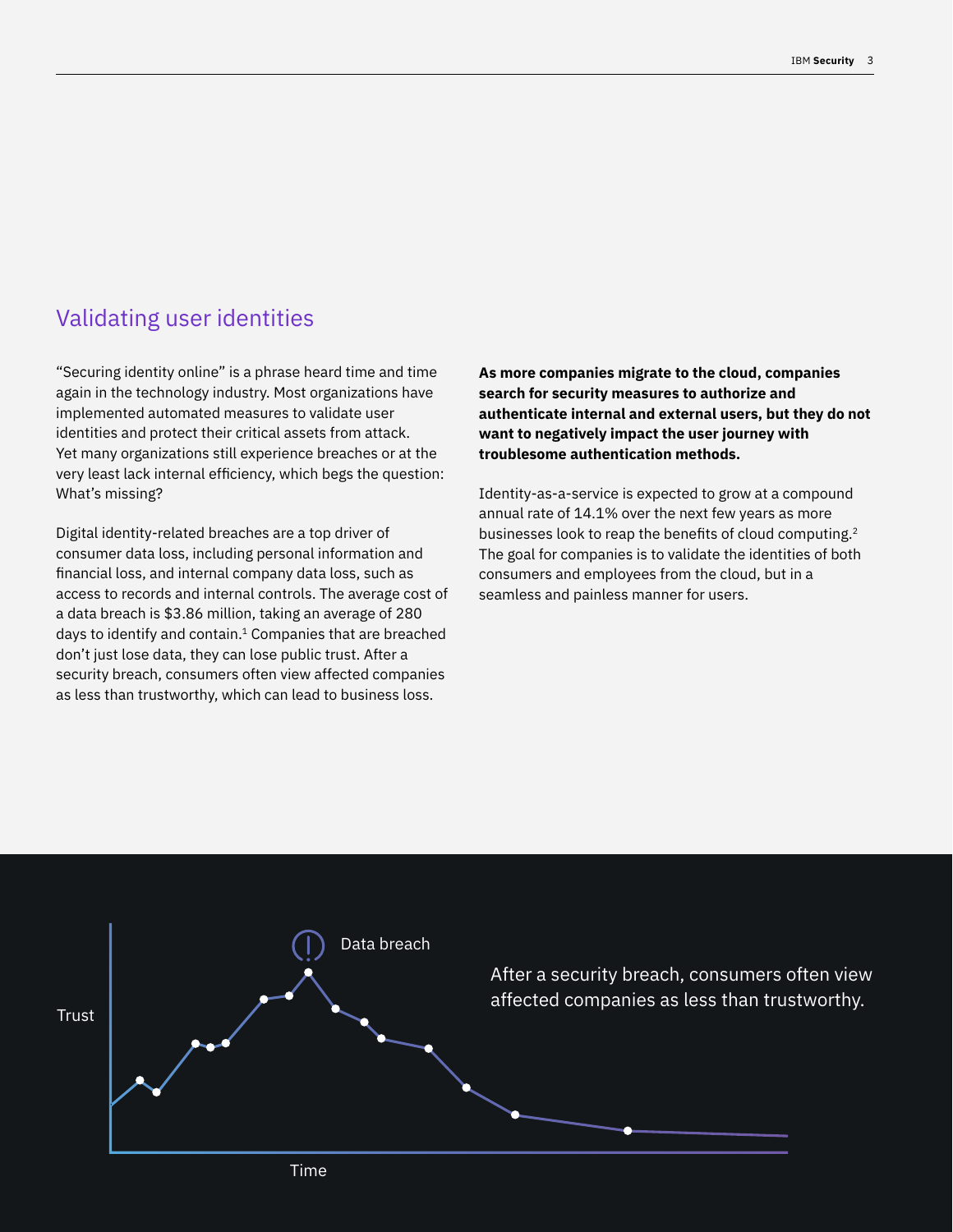# Secured and seamless made simple

Organizations today aim to implement zero trust strategies with identity as a central pillar. These implementations need to have secure processes while simultaneously offering all users a frictionless, productive experience. To provide these experiences, organizations should:

#### **Confirm identities using context**

Companies must be able to confirm and authorize all users logging in and provide continuous authentication throughout the user journey. They must be able to correctly and discreetly identify users without negatively impacting the user experience by implementing risk-based authentication.

### **Monitor authentication events**

Identifying suspicious patterns of behavior is now a major challenge in the industry. To diagnose a fraudulent user, organizations need insight into all user activity as well as the ability to identify when unusual user behavior occurs and automatically take action.

#### **Enforce security across digital platforms**

Organizations are increasing mobile usage every day. As a result, more and more mobile devices need extended protection across applications, IoT and unified endpoint management. Companies are faced with the challenge of addressing growing mobile usage that requires digital identity enforcement and protection anywhere.

|  | $\mathbf{a}$ , and $\mathbf{a}$ , and $\mathbf{a}$ , and $\mathbf{a}$ , and $\mathbf{a}$ |  |  |  |
|--|------------------------------------------------------------------------------------------|--|--|--|
|  | and a series of the control of                                                           |  |  |  |
|  | <b>Contract American Street</b>                                                          |  |  |  |
|  | <b>Contract Contract Contract Contract</b>                                               |  |  |  |
|  | a construction of the con-                                                               |  |  |  |
|  | and a series of the control                                                              |  |  |  |
|  | <b>Contract Contract Contract Contract</b>                                               |  |  |  |
|  | <b>CONTRACTOR</b> CALL AT THE TWO                                                        |  |  |  |
|  | $\mathbf{r}$ , and $\mathbf{r}$ , and $\mathbf{r}$ , and $\mathbf{r}$ , and $\mathbf{r}$ |  |  |  |



Companies must be able to confirm and seamlessly authorize all users logging in and provide continuous authentication throughout the user journey.

IBM Security Verify helps organizations deliver fast, secured access to business applications. [See how IBM's IDaaS technology connects users](https://mediacenter.ibm.com/media/1_mcarhuuz)  and apps in this two-minute video.

#### [Watch video](https://mediacenter.ibm.com/media/1_mcarhuuz)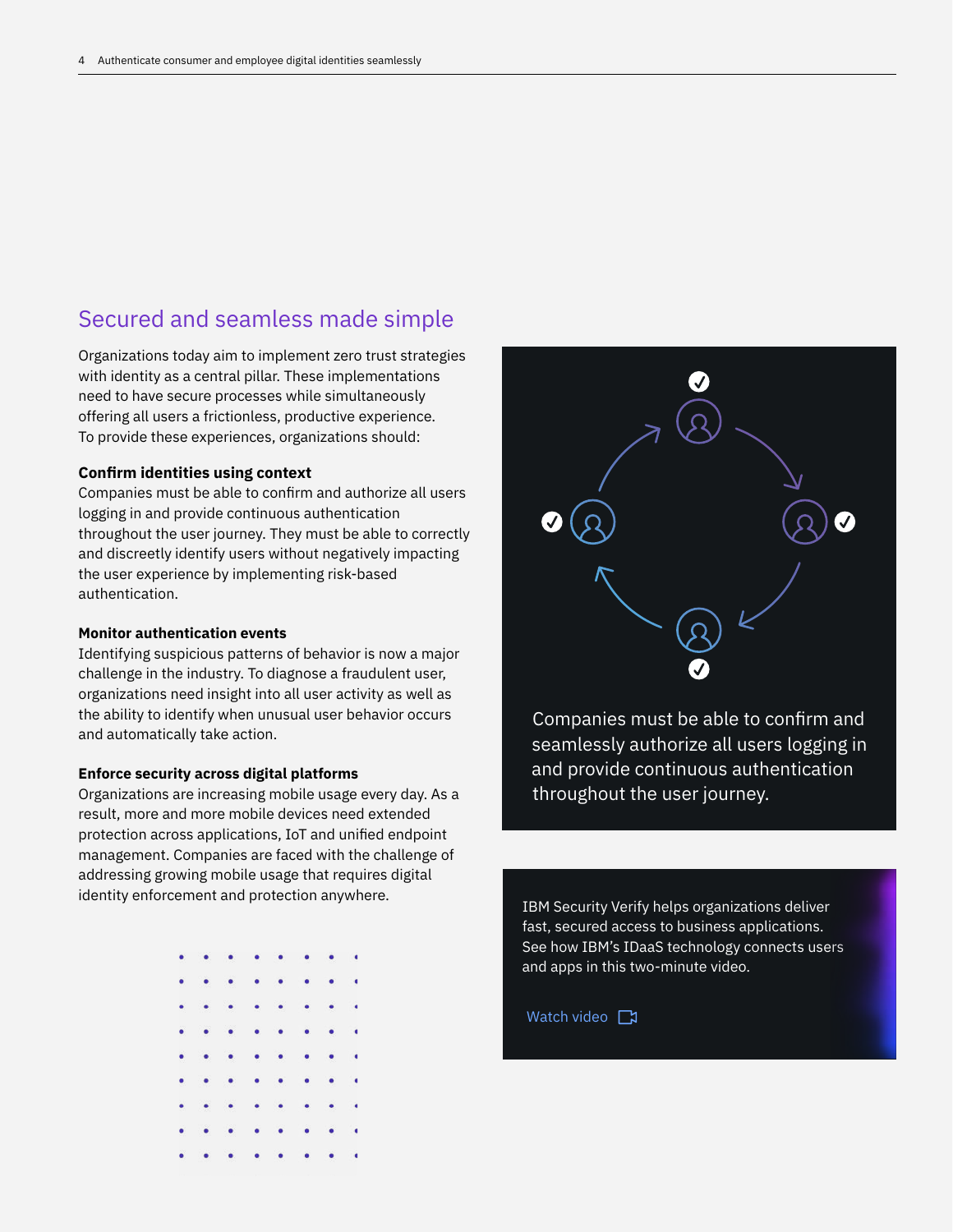## Taking the pain out of passwords

Securing a user's digital identity — whether an internal employee, partner or customer — is a challenge for businesses. **Customers in particular want to make sure their digital identities are secure when using any application, but they also want an easy-to-use, painless experience.** 



#### **Complex security measures**

Security is key for customers to trust any organization. Users, however, do not want to see or interact with complex security measures — they expect that the security part of applications will run in the background and not be an inconvenience.



#### **Keeping track of multiple usernames and passwords**

Customers are faced with the challenge of remembering multiple usernames and passwords for each application they use. Each application that needs a separate set of log-in credentials serves as a negative blocker for the user.



#### **Establish progressive trust**

Users want a streamlined process, but they also do not want to provide more personal data than necessary. They expect to provide an appropriate level of data based on the transaction at hand, with the organization progressively learning more about a user throughout their journey.

Users expect that the security part of applications will run in the background and not be an inconvenience.

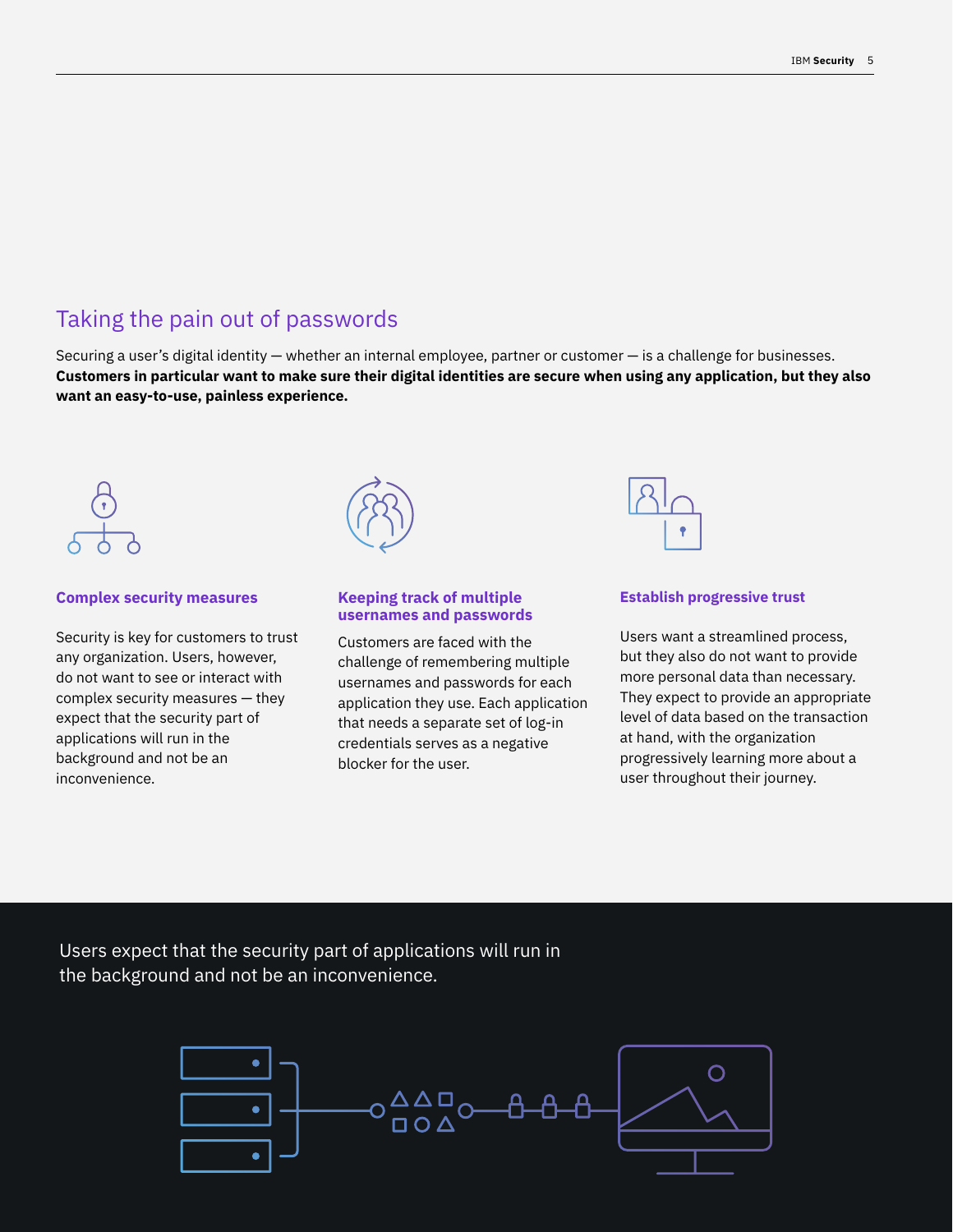## What to look for in an identity and access management solution

**For seamless and secured IAM, confirm that your approach offers the following:** 

#### **Single sign-on (SSO) options**

– Eliminate username and password hassles with the ability to sign into all applications with a single set of login credentials

#### **Multifactor authentication (MFA)**

– Enhance security with modern user authentication methods, including passwordless options

#### **Risk-based authentication and adaptive access**

– Adapt levels of access and authentication based on deep, risk-based context

#### **User lifecycle management**

– Streamline the user onboarding and offboarding processes

### **Connections with existing user directories and identity providers**

– Enable internal efficiency by building off existing implementations and user information

#### **Integrations for zero trust initiatives**

– Integrate with fraud protection, unified endpoint management and threat management portfolios to infuse identity into the heart of zero trust strategies

#### **Support for consumer IAM scenarios**

– Beyond traditional IAM, expand implementations for external users by leveraging capabilities for user registration, progressive profiling and privacy and consent management

#### **Expertise to make your program successful**

– Partner with a provider with built-in planning, support and deployment services

IBM Security Verify helps businesses analyze risks across their IAM environment. See how IBM's IDaaS technology identifies risks and offers suggested remediation in this short video.

[Watch video](https://mediacenter.ibm.com/media/1_1kgp1exh)

## IBM Security Verify

The IBM Security Verify solution allows IT, security and business leaders to protect their digital users, assets and data in a hybrid multicloud world, while promoting internal process efficiency along the way. Beyond SSO and MFA, Verify is a modernized, modular IDaaS that provides AI-powered context for adaptive access decisions, guided experiences for developer consumability and comprehensive cloud capabilities, including access recertification and identity analytics. Future-proof your identity and access management investment for both workforce and consumer populations with Verify.